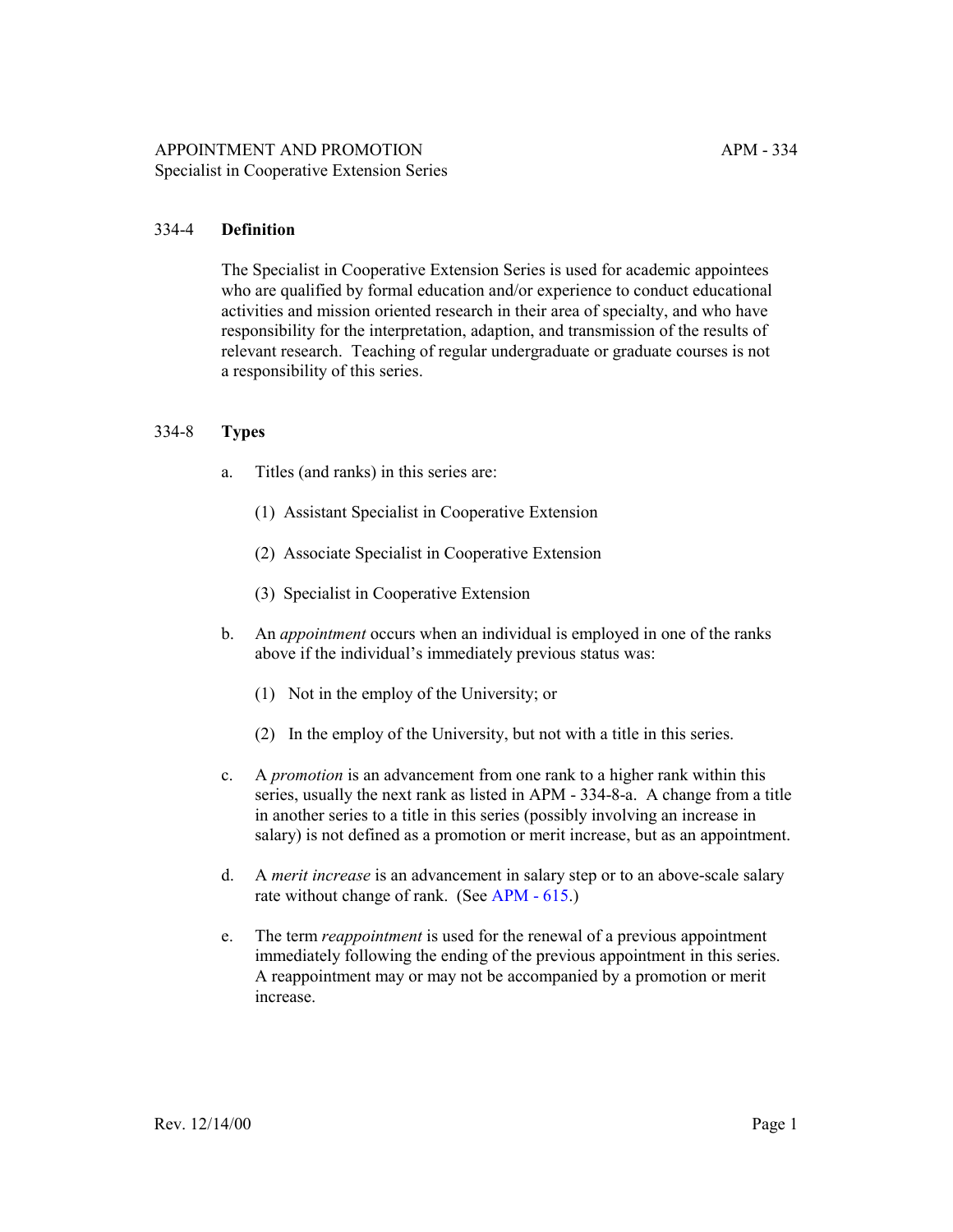- a. A candidate for appointment, merit increase, or promotion in this series shall be judged by the following criteria:
	- (1) Performance in extending knowledge and information
	- (2) Research, especially applied research, and creative work
	- (3) Professional competence and activity
	- (4) University and public service.

In addition, every appointee in this series is responsible for applying and furthering the affirmative action goals and objectives of the University and of the Division of Agriculture and Natural Resources.

Although reviewers shall be rigorous and objective in evaluating a candidate's qualifications within the established criteria, reviewers shall exercise reasonable flexibility in balancing, when the case requires, heavier commitments and responsibilities in one area against lighter commitments and responsibilities in another area; however, this balance may not be achieved by an absence of performance in any of the specified areas.

b. A merit increase or promotion is based on individual qualifications and meritorious performance and is not automatic after a stated number of years of service. Accelerated advancement is possible if achievement is exceptional.

#### 334-17 **Terms of Service**

#### a. **Assistant Specialist in Cooperative Extension**

An Assistant Specialist in Cooperative Extension at any percentage of time is normally appointed for the maximum term of two years (24 months) as a fiscal-year appointment. The appointment may be made for a shorter term. Reappointment is normally considered at the time of the biennial merit review. The total University service with this title, either by itself or in combination with the following titles, may not exceed eight years (96 months):

Visiting Assistant Specialist in Cooperative Extension Assistant Cooperative Extension Advisor Assistant Professor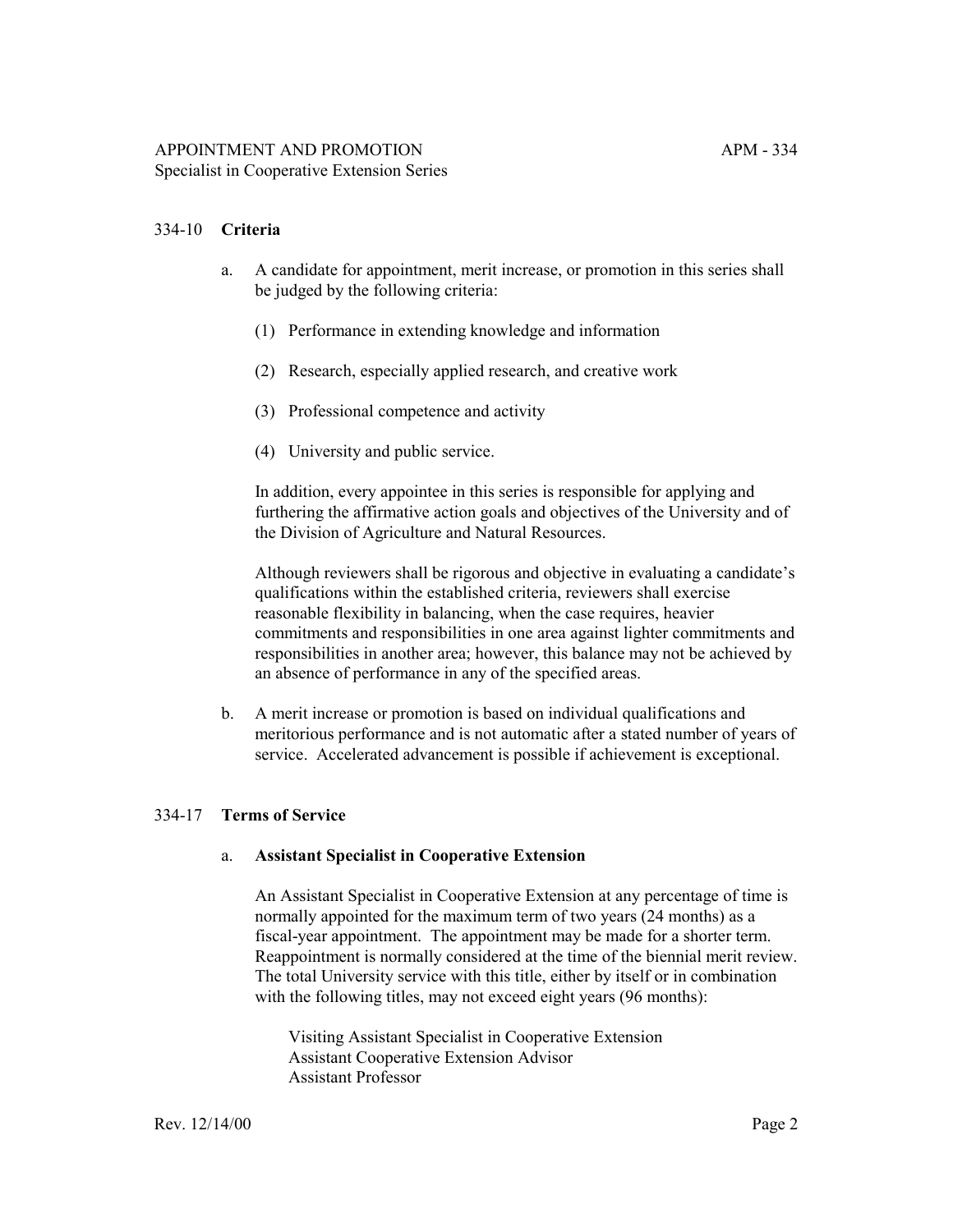Acting Assistant Professor Visiting Assistant Professor Junior Specialist in the Agricultural Experiment Station Assistant Specialist in the Agricultural Experiment Station Junior Agronomist in the Agricultural Experiment Station Acting Junior Agronomist in the Agricultural Experiment Station Assistant Agronomist in the Agricultural Experiment Station Visiting Assistant Agronomist in the Agricultural Experiment Station Acting Assistant Agronomist in the Agricultural Experiment Station

For policies on computation of years of service in regard to periods of leave, temporary transfers, changes in status, and breaks in service, see [APM - 133.](http://ucop.edu/academic-personnel-programs/_files/apm/apm-133.pdf) The Chancellor may grant exceptions to the eight-year limitation of service.

## b. **Associate Specialist in Cooperative Extension and Specialist in Cooperative Extension**

- (1) All appointments to the ranks of Associate Specialist in Cooperative Extension and Specialist in Cooperative Extension are indefinite appointments with no ending date until terminated by layoff, retirement, demotion, dismissal, resignation, separation, or death.
- (2) The normal term of service as Associate Specialist in Cooperative Extension is six years, but there is no obligation on the part of the University to promote an Associate Specialist in Cooperative Extension to the rank of Specialist in Cooperative Extension solely on the basis of years of service at the lower rank. Accelerated promotion is possible if achievement is exceptional.

#### 334-18 **Salary**

- a. An authorized salary scale established for this series is issued by the Office of the President.
- b. Normal Periods of Service
	- (1) Assistant Specialist in Cooperative Extension: The normal period of service at a given step is two years. (For the eight-year limitation of service in this title, see APM - 334-17-a.)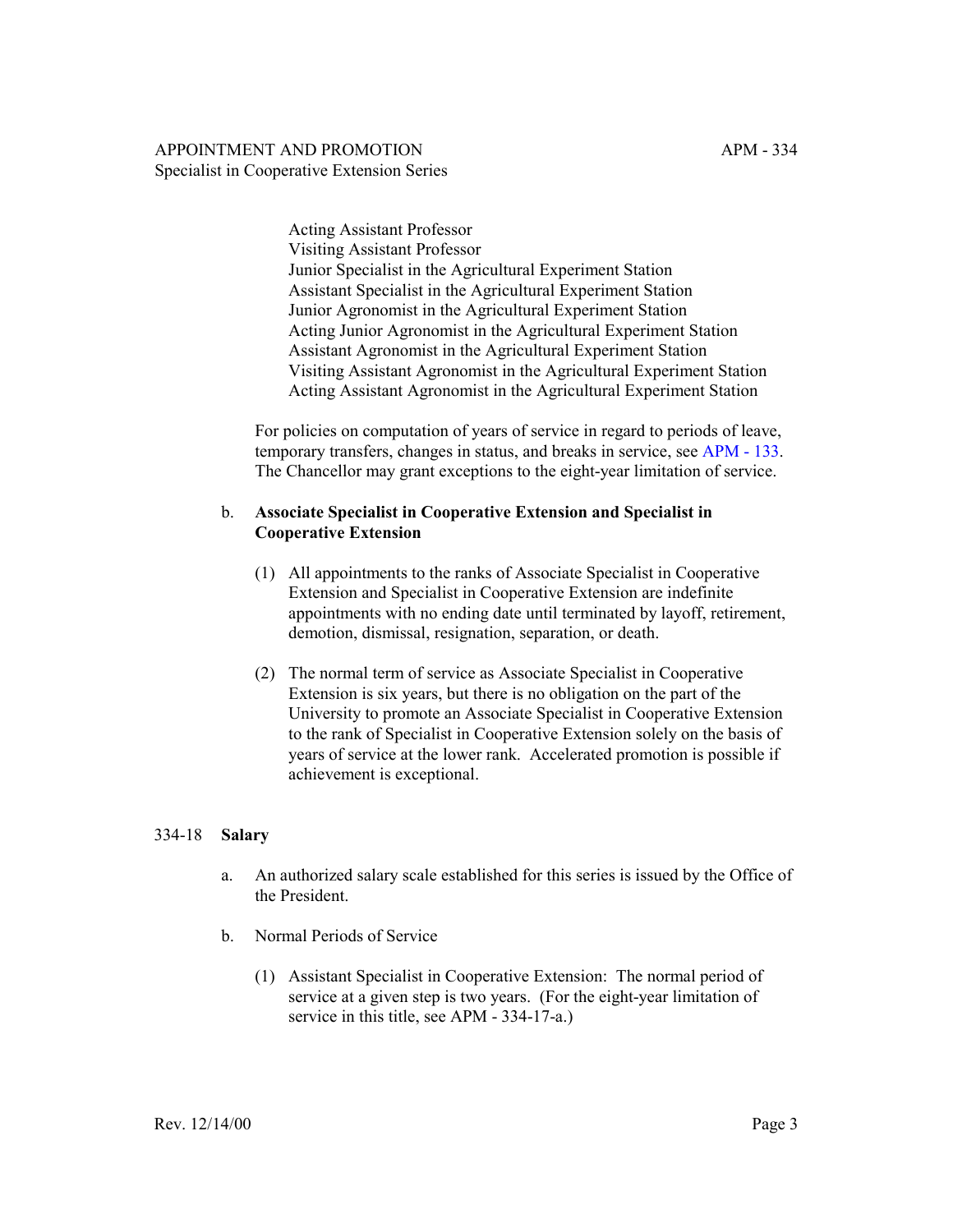(2) Associate Specialist in Cooperative Extension: The normal period of service in any one of the first three steps is two years. For the last two steps, the normal period of service is three years.

The normal total period of service in the Associate rank is six years.

(3) Specialist in Cooperative Extension: The normal period of service at step is three years in each of the first four steps. Service at Step V may be of indefinite duration.

Advancement to Step VI usually will not occur after less than three years of service at Step V and will be granted on evidence of 1) excellent performance in extending knowledge and information, 2) highly distinguished scholarship, especially applied scholarship, and/or creative work, 3) excellence in professional competence and activity, and 4) highly meritorious University and public service.

In interpreting these criteria for advancement to Step VI, reviewers should require evidence of excellence and high merit in performance in extending knowledge and information; in scholarship, especially applied scholarship, and/or creative achievement; in professional competence and activity; and in service. In addition, there should be great distinction, recognized nationally or internationally in the performance 1) of extending knowledge and information or 2) in scholarly and creative achievement.

Service at Step VI or higher may be of indefinite duration. Advancement from Step VI to Step VII, and from Step VII to Step VIII, from Step VIII to Step IX, usually will not occur after less than three years of service at the lower step, and will only be granted on evidence of continuing achievement at the level required for advancement to Step VI.

Advancement to an above-scale salary is reserved for Specialists of the highest distinction whose performance in the extension of knowledge is excellent and whose work has been internationally recognized and acknowledged. Except in rare and compelling cases, advancement will not occur after less than four years at Step IX. Moreover, mere length of service and continued good performance at Step IX is not a justification for further salary advancement. There must be demonstration of additional merit and distinction beyond the performance on which advancement to Step IX was based.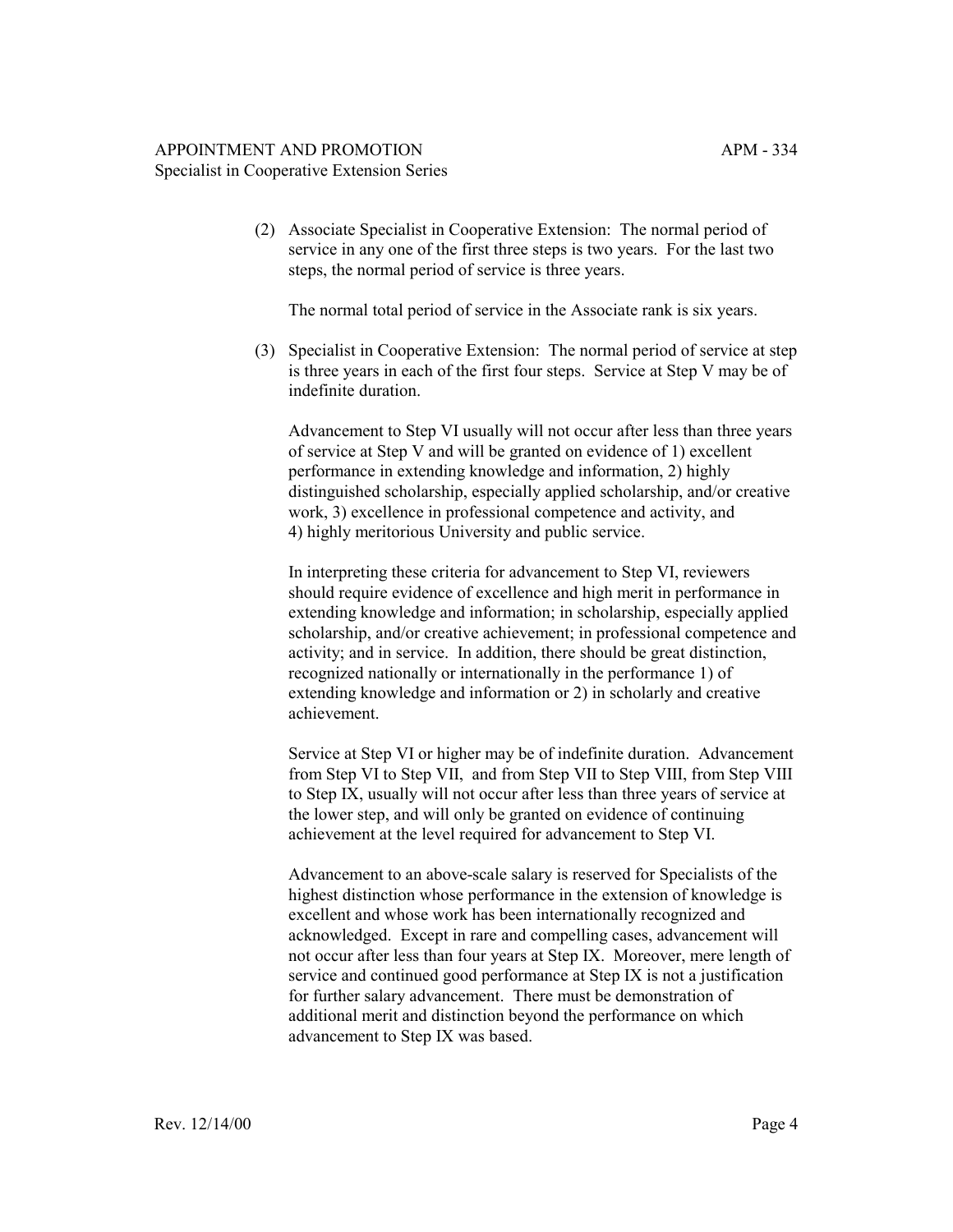#### 334-20 **Conditions of Employment**

The following conditions of employment apply to appointment to a title in this series:

- a. Neither tenure nor security of employment is acquired by appointment to any title in this series.
- b. Continued appointment must be justified by a high level of achievement and performance. (See also APM - 334-20-f)
- c. An appointee accrues sick leave credit and vacation credit in accordance with the provisions of [APM - 710](http://ucop.edu/academic-personnel-programs/_files/apm/apm-710.pdf) and [730,](http://ucop.edu/academic-personnel-programs/_files/apm/apm-730.pdf) respectively.
- d. See [APM 740](http://ucop.edu/academic-personnel-programs/_files/apm/apm-740.pdf) for eligibility for sabbatical leave privileges.
- e. For eligibility for reimbursement for certain expenses, see [APM 550](http://ucop.edu/academic-personnel-programs/_files/apm/apm-550.pdf) (moving expenses for change of assignment or headquarters) and [APM - 560](http://ucop.edu/academic-personnel-programs/_files/apm/apm-560.pdf) (removal expenses).
- f. When an appointment is to be terminated, written notice by the appropriate administrative authority shall be given in advance of the termination date in accordance with the following schedule:
	- (1) In the event of unsatisfactory job performance: See [APM 150.](http://ucop.edu/academic-personnel-programs/_files/apm/apm-150.pdf)
	- (2) In the event of discontinuance of the program, function, or position in the organization for programmatic reasons: not less than a three-month notice will be given appointees with less than three years' service; and not less than a four-month notice will be given to appointees with service of three years or more. Appropriate pay in lieu of notice may be given.
	- (3) In the event funding is no longer available: not less than a one-month notice will be given whenever feasible.
	- (4) In case of dismissal for serious misconduct, termination may be made with no advance notice.
	- (5) For non-reappointment for academic reasons of an Assistant Specialist in Cooperative Extension as a result of academic personnel review, see APM - 334-84.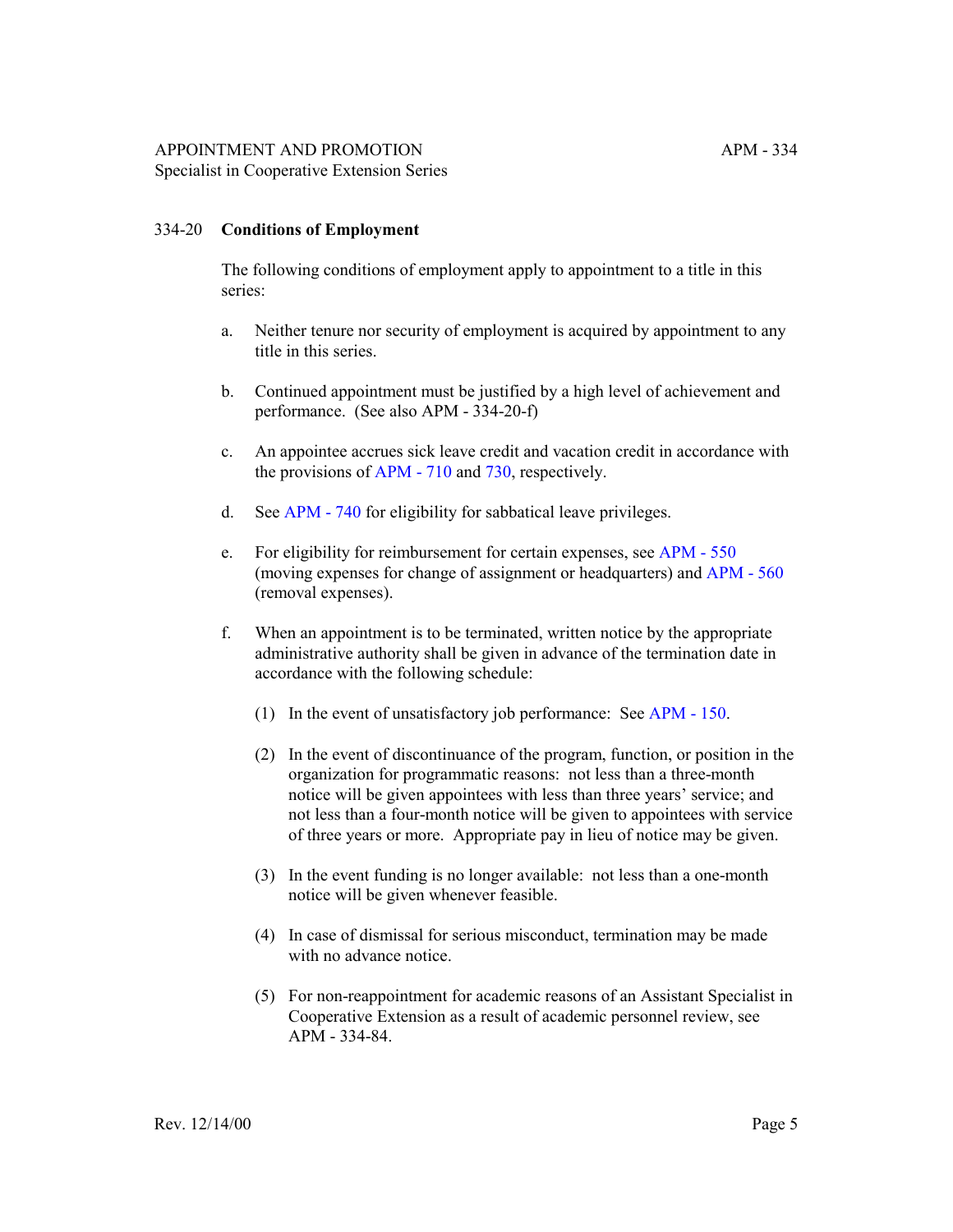- g. In the event of termination of an appointment in this series because of lack of work, lack of funds, or programmatic change, the provisions of the University Academic Non-Senate Layoff Policy [\(APM - 145\)](http://ucop.edu/academic-personnel-programs/_files/apm/apm-145.pdf) apply.
- h The provisions of [APM 140](http://ucop.edu/academic-personnel-programs/_files/apm/apm-140.pdf) concerning the University Grievance Policy for academic non-Senate appointees are applicable to appointees in this series.
- i. The provisions of [APM 150](http://ucop.edu/academic-personnel-programs/_files/apm/apm-150.pdf) regarding corrective action and dismissal for non-Senate academic appointees are applicable to appointees in this series.

# 334-24 **Authority**\*

- a. On behalf of the Vice President—Agriculture and Natural Resources, the Chancellor may approve appointments, reappointments, merit increases, promotions,and terminations in this series, except that an appointment or advancement to an above-scale salary beyond the Regental compensation threshold is subject to Regental approval upon recommendation by the President. See Section 101.2(a)(2) of the Standing Orders of The Regents and APM - 334-85-d.
- b. Merit increases and promotions having effective dates other than July 1, and the retroactive approval of appointments, merit increases, and promotions are subject to the preceding provisions of APM - 334-24-a, and each such approval must be on an exceptional basis and with suitable justification.

# 334-80 **Procedures**

The Chancellor shall establish procedures which entail adequate stages of review of proposed appointments, reappointments, merit increases, and promotions to ensure proper evaluation of the individual candidates. Such procedures shall include appointment by the Chancellor of personnel committees which include peers and which will review, when appropriate, appointments, reappointments, merit increases, and promotions and which will also recommend, when appropriate, the composition of *ad hoc* review committees. *Ad hoc* review committees,

<sup>\*</sup>The authority for personnel actions in this section lies with the Vice President—Agriculture and Natural Resources. The Vice President—Agriculture and Natural Resources and the Chancellors of the Berkeley, Davis, and Riverside campuses have entered into Memoranda of Understanding whereby these Chancellors may execute these personnel actions on behalf of the Vice President—Agriculture and Natural Resources.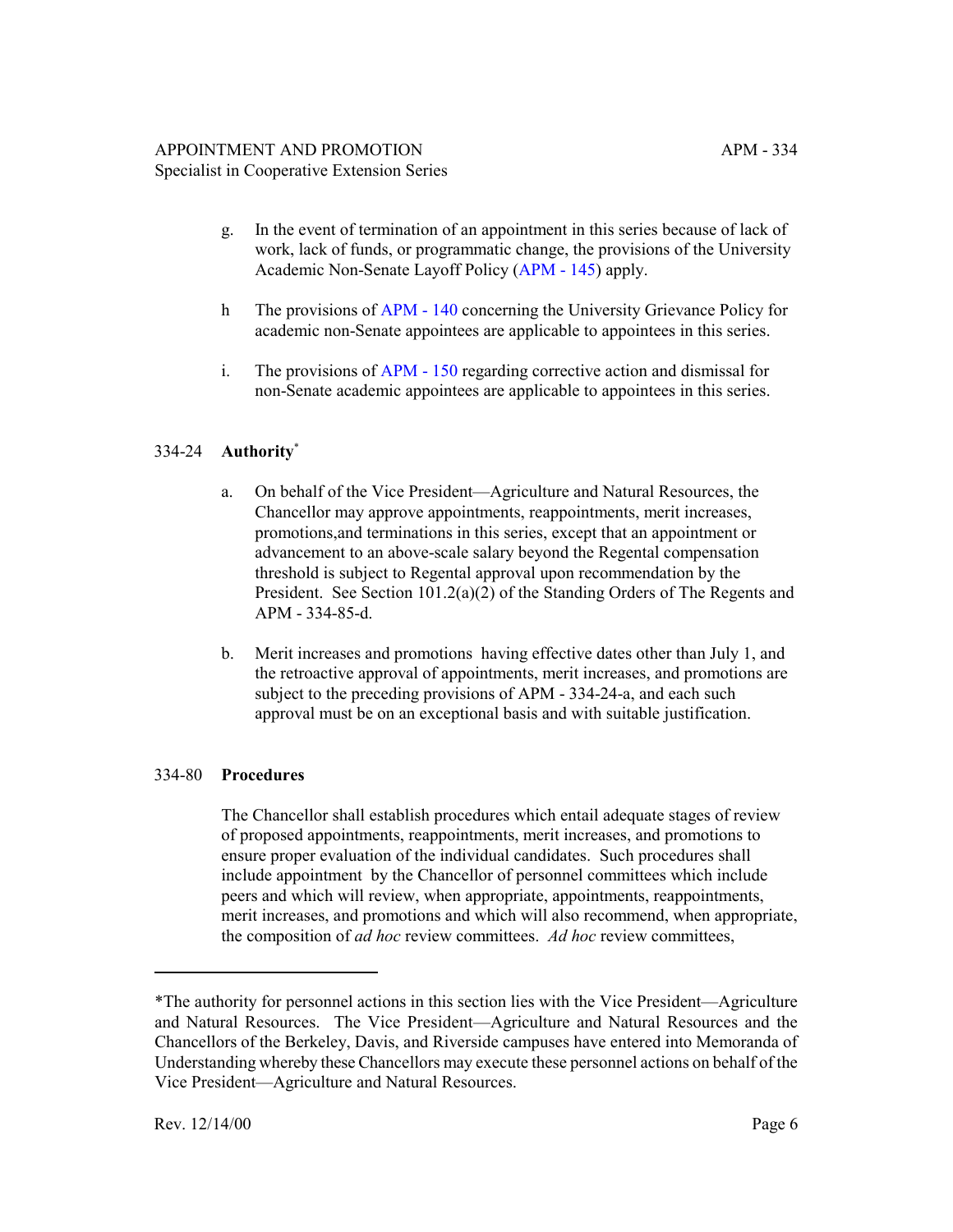appointed by the Chancellor, will normally include appointees from the Agricultural Experiment Station.

# 334-83 **Procedure for the Formal Appraisal of Assistant Specialist in Cooperative Extension**

Formal appraisals of Assistant Specialists in Cooperative Extension shall be made in order to arrive at preliminary assessments of the prospects of candidates for eventual promotion to Associate rank as well as to identify appointees whose records of performance and achievement are below the level of excellence desired for continued employment in the Specialist in Cooperative Extension series. The general rules of [APM - 220-80](http://ucop.edu/academic-personnel-programs/_files/apm/apm-220.pdf) apply here. In addition:

a. Normally each Assistant Specialist in Cooperative Extension shall be appraised well in advance of possible promotion to Associate rank (at least two and one-half years before the anticipated effective date of the promotion). A case of initial appointment from outside the University, with anticipation of promotion within two or three years after appointment, obviously calls for an exception to the general rule. Each Assistant Specialist in Cooperative Extension shall be appraised no later than the first half of the appointee's sixth year of service in the University with the title Assistant Specialist in Cooperative Extension or with this title in combination with other titles as defined in APM - 334-17-a.

Earlier appraisals are permissible. Subject to these procedures and restrictions, each Chancellor shall establish general schedules and rules for the timing of formal appraisals on the respective campus.

No formal appraisal is required if, prior to the normal occurrence of an appraisal, the Assistant Specialist in Cooperative Extension is being recommended for promotion to take effect within a year, has given written notice of resignation, or has been given written notice of non-reappointment.

- b. The Chancellor shall promulgate appropriate procedures to conduct this appraisal.
- c. The Chancellor shall make the final determination concerning the outcome of an appraisal, taking into account all the available evidence and the recommendations made in the course of the appraisal.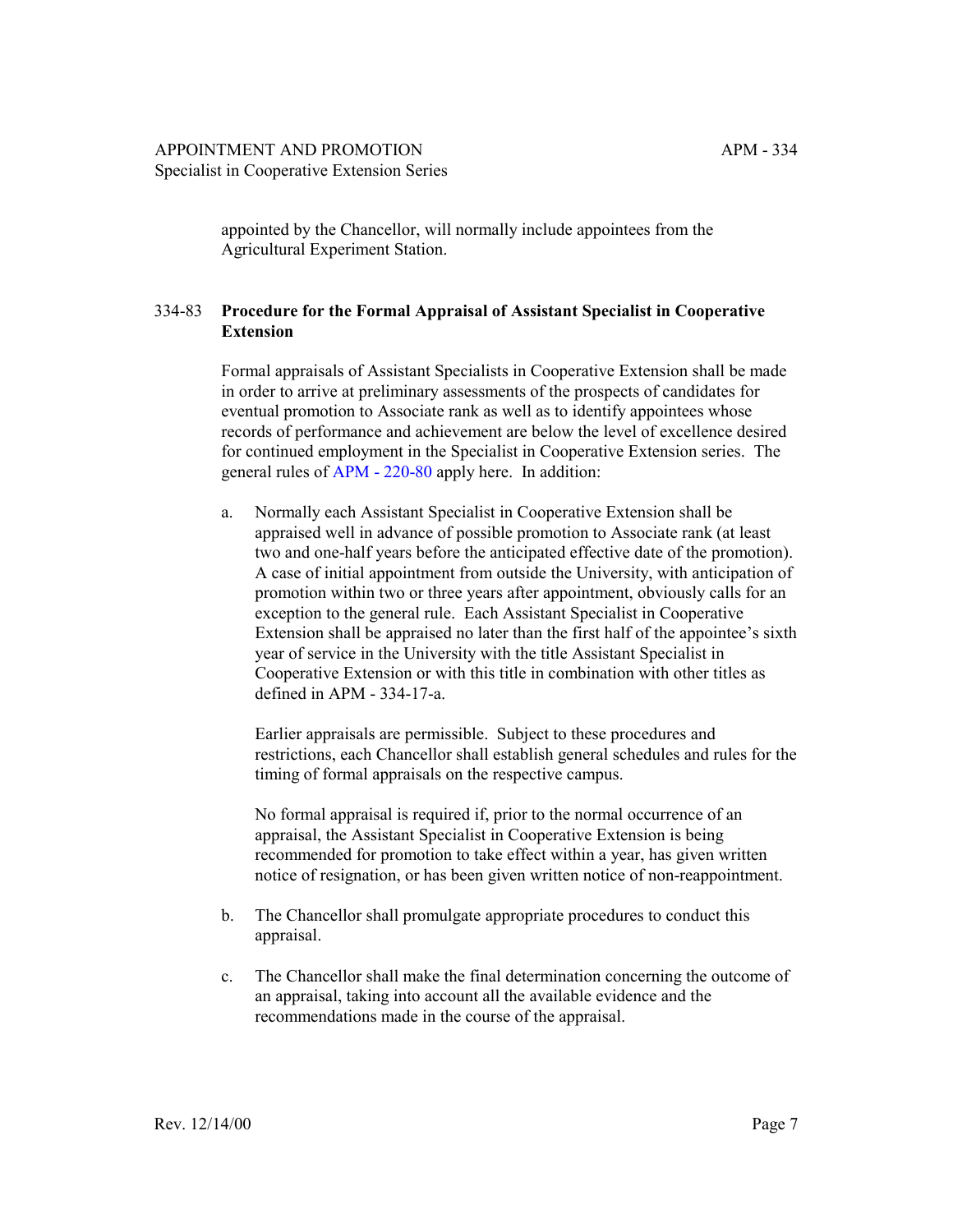- d. The Chancellor shall inform the chair, through the Dean or Provost, of any decision and of any information or advice resulting from the appraisal that the Chancellor thinks might be helpful to the chair or the appointee.
- e. If the appointee is to be given notice of non-reappointment or a terminal appointment, it is the responsibility of the Chancellor to ensure that written notice is given in accordance with the schedule specified in [APM - 220-20-c](http://ucop.edu/academic-personnel-programs/_files/apm/apm-220.pdf).

#### 334-84 **Procedures for Non-Reappointment for Academic Reasons of an Assistant Specialist in Cooperative Extension**

The general provisions of [APM - 220-80](http://ucop.edu/academic-personnel-programs/_files/apm/apm-220.pdf) apply here. In addition:

- a. If a proposal not to reappoint an Assistant Specialist in Cooperative Extension is a result of a departmental review during consideration of reappointment, the case shall be reviewed in accordance with the provisions of APM - 220-82.
- b. In a case of formal appraisal, reappointment, or promotion of an Assistant Specialist in Cooperative Extension, if the Academic Vice Chancellor's (or other appropriate officer's) preliminary assessment is to make a terminal appointment, is not to reappoint or promote, or is contrary to the departmental recommendation, see [APM - 220-84-b](http://ucop.edu/academic-personnel-programs/_files/apm/apm-220.pdf) for the appropriate procedures.
- c. The Chancellor is responsible for a decision not to reappoint or to make a terminal appointment of an Assistant Specialist in Cooperative Extension. The Chancellor shall inform the chair, through the Dean or Provost, of a decision not to reappoint. The Chancellor shall provide a written statement to the individual advising of the outcome of the personnel review. Provisions regarding notice requirements are stated in [APM - 220-20-c.](http://ucop.edu/academic-personnel-programs/_files/apm/apm-220.pdf)

#### 334-85 **Procedure for Appointment or Promotion to the Rank of Associate Specialist in Cooperative Extension or Specialist in Cooperative Extension**

The general provisions of [APM - 220-80](http://ucop.edu/academic-personnel-programs/_files/apm/apm-220.pdf) apply here. In addition:

a. With a recommendation for promotion, the following information shall be included in the chair's detailed statement: